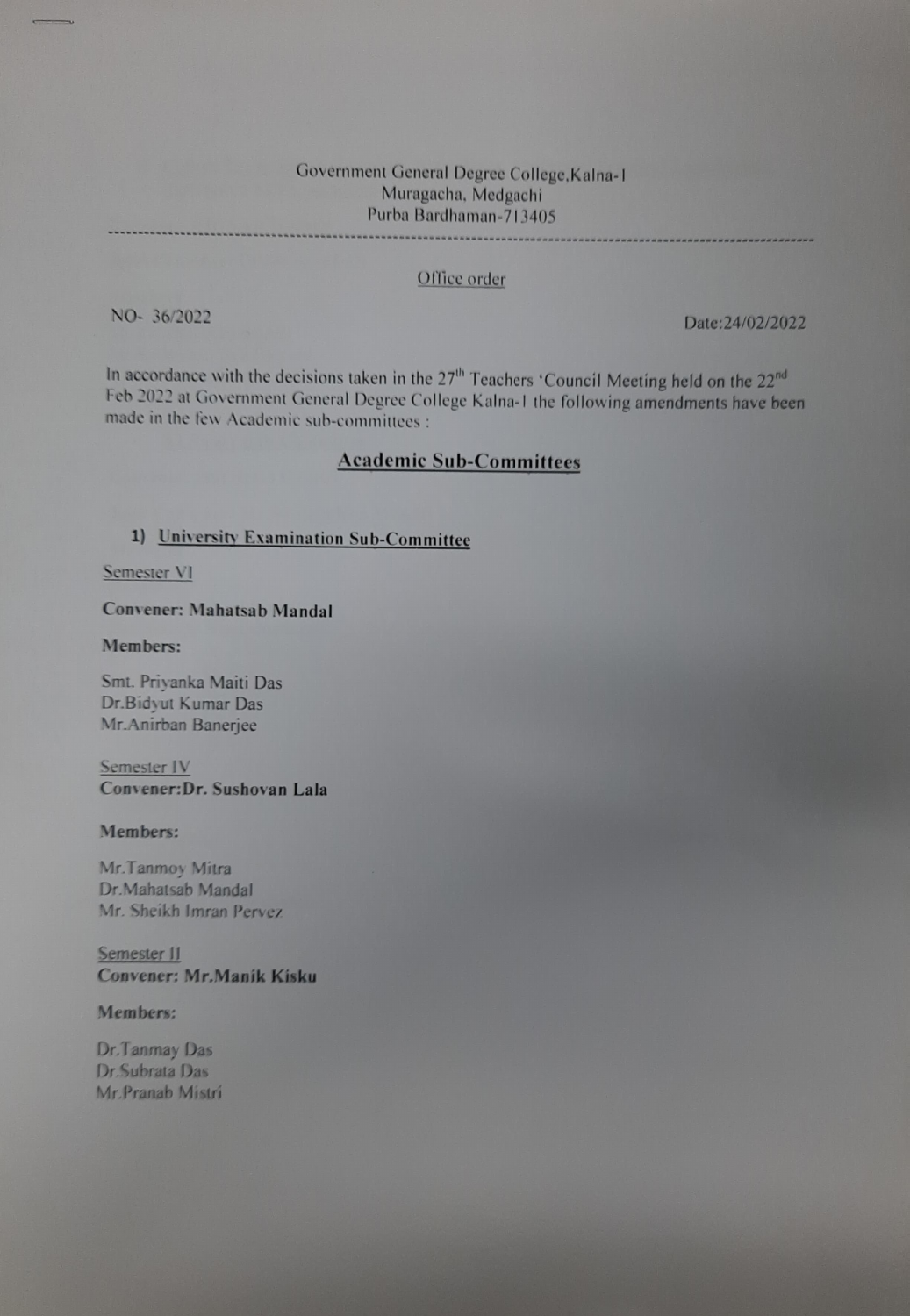## 2) College Examination (Internal), Attendance, University Practical Examination, Tabulation Sub-Committee

## Convener: Mr.Amir Hossain

Joint Convener: Dr.Sk. Asraf Ali

## Members:

Mr.Koushik Chakraborty Mr.Sushabhan Deb Barman Dr.Saikat Khamarui

## 3.Library Sub-Committee

Convener: Smt.Neetu Chettri

Joint Convener: Mr.Swapnadeep Mondal

### Members:

Dr.Mahatsab Mandal Dr.Mani Shankar Mandal Dr.Chiranjib Bandyopadhyay



GGDC Kalna-l

Principal Government General Degree College Kalna-I

**Secretary** 

Teachers' Council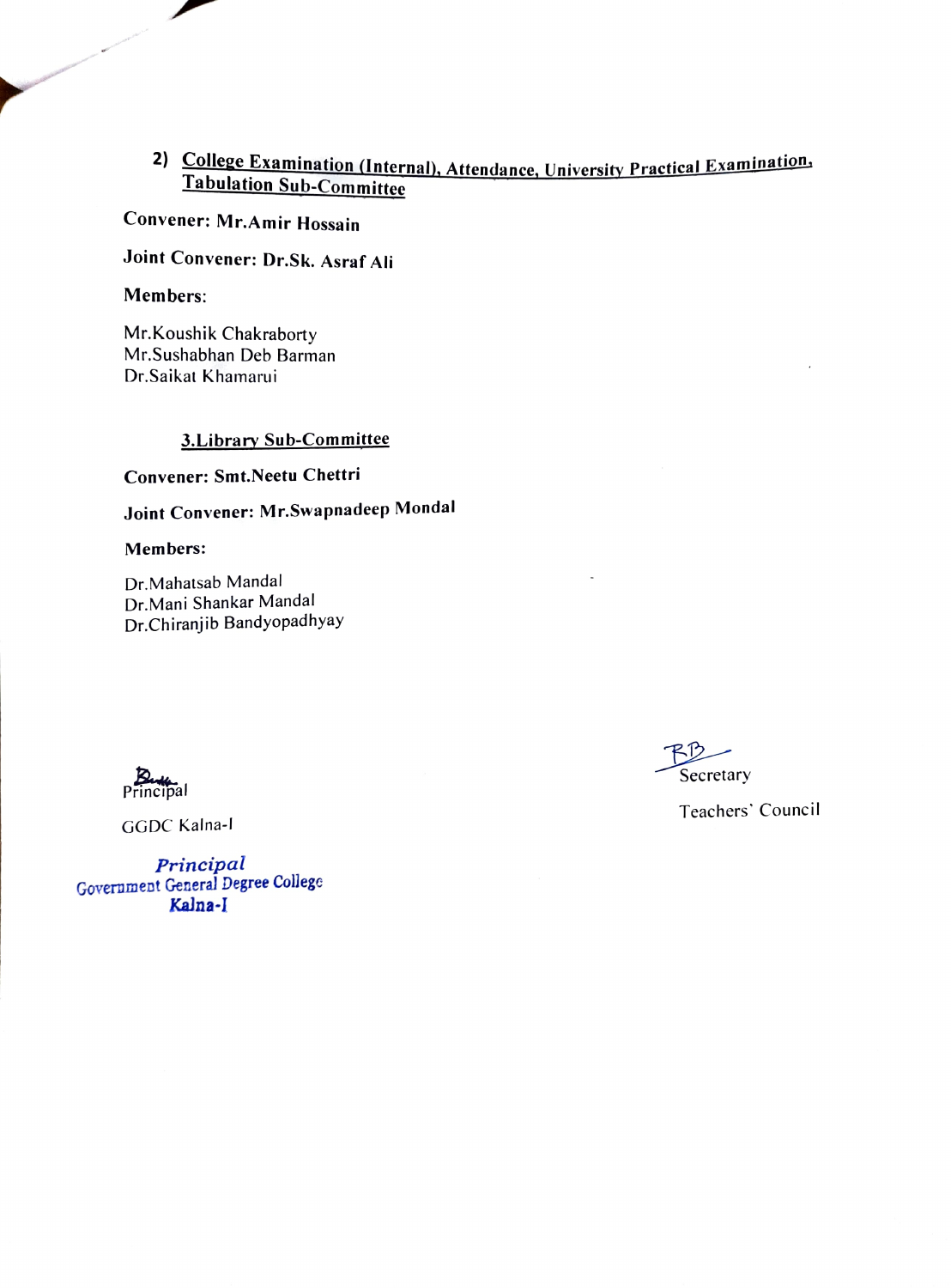## Government General Degree College, Kalna-1

Muragacha. Medgachi

Purba Bardhaman-713405

Office order<br>
Office order Date:24/02/2022

In accordance with the decisions taken in the 27<sup>th</sup> Teachers 'Council Meeting held on the 22<sup>nd</sup> Feb 2022 at Government General Degree College Kalna-I the following amendments have been made in the few Administrative sub-committees :

## Administrative Sub-Committees

1.19AC Cell

Coordinator: Dr.Parnajyoti Karmakar

Members:

Dr.Bidyut Kumar Das Dr.Mani Shankar Mandal Dr.Dibakar Mondal Mr.Anirban Banerjee Dr.Mahatsab Mandal Smt.Neetu Chettri Dr.Parnajyoti Karmakar

## 2.West Bengal Health Scheme

Convencr:

Mr.Manik Kisku

Members:

Dr.Subrata Das Dr.Parnajyoti Karmakar Mr.Kartik Mete

## 3.HRMS Sub-Committee

Convener:

Dr.Parnajyoti Karmakar

Member: Mr.Manik Kisku